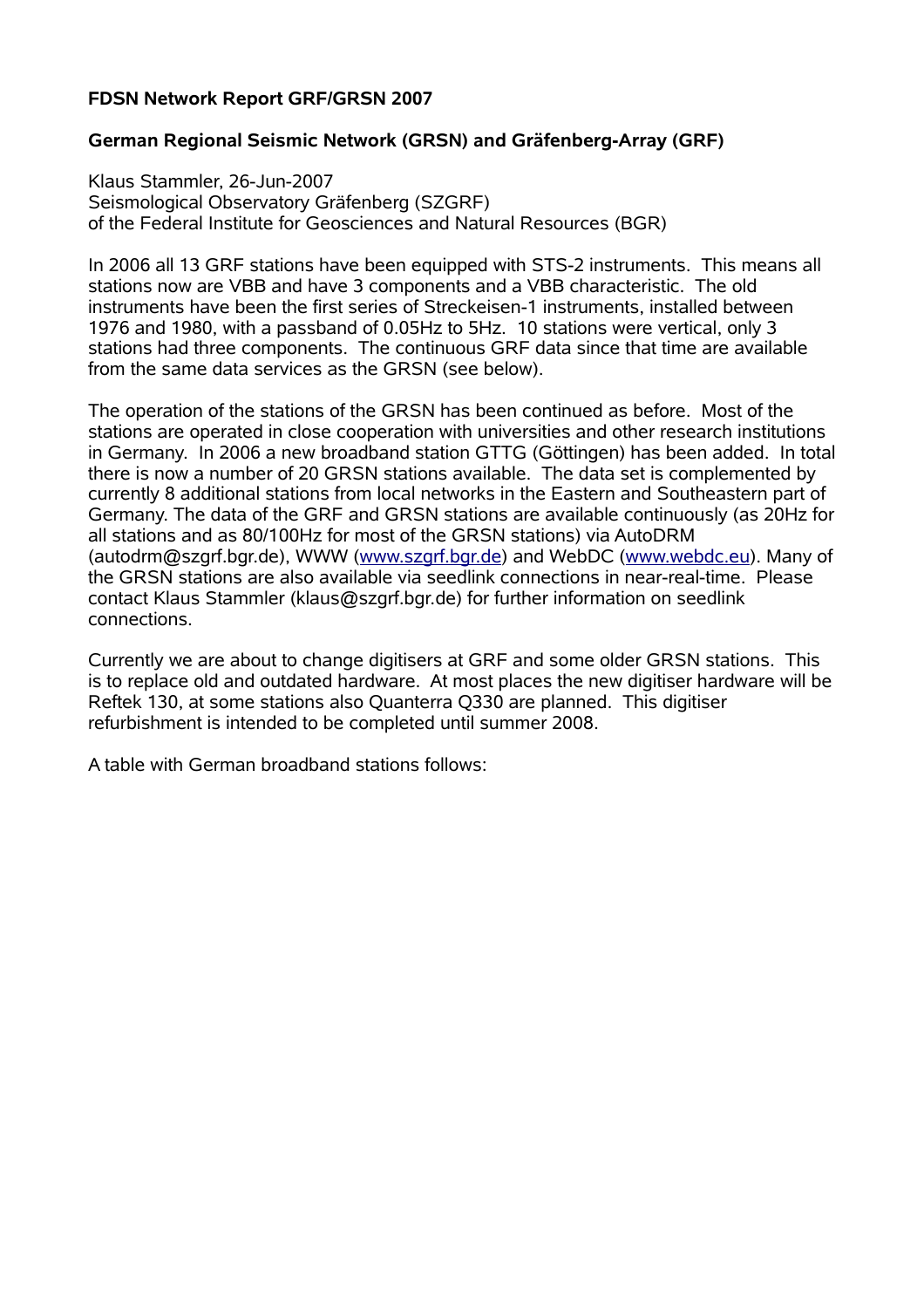| <b>Name</b>                   | ID               | Lat.  | Lon.   | <b>Net</b>   | Instrum.           | Arch. Start |
|-------------------------------|------------------|-------|--------|--------------|--------------------|-------------|
| <b>Bad Segeberg</b>           | <b>BSEG</b>      | 53,94 | 10,32  | <b>GR</b>    | STS-2              | 01.12.1995  |
| Berggieshuebel                | <b>BRG</b>       | 50,87 | 13,94  | <b>GR</b>    | STS-2              | 01.03.1993  |
| <b>Bochum</b>                 | <b>BUG</b>       | 51,44 | 7,27   | <b>GR</b>    | STS-2              | 01.11.1991  |
| Clausthal                     | <b>CLZ</b>       | 51,84 | 10,37  | <b>GR</b>    | STS-2              | 01.07.1991  |
| Collm                         | <b>CLL</b>       | 51,31 | 13,00  | <b>GR</b>    | STS-2              | 01.04.1993  |
| Fuerstenfeldbruck (Muenchen)  | <b>FUR</b>       | 48,16 | 11,28  | <b>GR</b>    | STS-2              | 01.07.1991  |
| Göttingen                     | <b>GTTG</b>      | 51,55 | 9,96   | <b>GR</b>    | STS-2              | 01.04.2006  |
| <b>GERESS Array Site C2</b>   | GEC <sub>2</sub> | 48,84 | 13,71  | <b>GR</b>    | STS-2              | 30.09.1988  |
| Graefenberg Borehole Station  | <b>GRFO</b>      | 49,69 | 11,22  |              | IU/GR KS54000i     | 01.06.1994  |
| Helgoland                     | <b>HLG</b>       | 54,18 | 7,88   | GE/GR        | STS-2              | 01.12.2001  |
| Ibbenbueren                   | <b>IBBN</b>      | 52,31 | 7,76   | GE/GR        | STS-2              | 01.04.1996  |
| Niedersachsen-Riedel          | <b>NRDL</b>      | 52,49 | 10,11  | <b>GR</b>    | STS-2              | 01.03.2003  |
| Moxa                          | <b>MOX</b>       | 50,64 | 11,62  | <b>GR</b>    | STS-2              | 01.11.1992  |
| Ruedersdorf                   | <b>RUE</b>       | 52,48 | 13,78  | GE/GR        | STS-2              | 01.01.2000  |
| Ruegen Island                 | <b>RGN</b>       | 54,55 | 13,32  | GE/GR        | STS-2              | 01.12.1995  |
| Schiltach                     | <b>BFO</b>       | 48,33 | 8,33   | $\mathbf{I}$ | STS-1              |             |
| Schiltach                     | <b>BFO</b>       | 48,33 | 8,33   | <b>GR</b>    | STS-2              | 01.07.1991  |
| Stuttgart                     | <b>STU</b>       | 48,77 | 9,19   | GE/GR        | STS-2              | 31.03.1990  |
| Taunusobservatorium (Frankfur | <b>TNS</b>       | 50,22 | 8,45   | <b>GR</b>    | STS-2              | 01.07.1991  |
| Unterbreizbach                | <b>UBBA</b>      | 50,82 | 10,00  | <b>GR</b>    | STS-2              | 01.06.2003  |
| Wettzell (Bavarian Forest)    | <b>WET</b>       | 49,14 | 12,88  | <b>GR</b>    | STS-2              | 01.07.1991  |
| Gräfenberg Array Station A1   | GRA1             | 49,69 | 11,22  | GR           | STS-2              | 01.04.1976  |
| Gräfenberg Array Station A2   | GRA2             | 49,66 | 11,36  | <b>GR</b>    | STS-2              | 01.04.1976  |
| Gräfenberg Array Station A3   | GRA3             | 49,76 | 11,32  | <b>GR</b>    | STS-2              | 01.04.1976  |
| Gräfenberg Array Station A4   | GRA4             | 49,57 | 11,44  | <b>GR</b>    | STS-2              | 01.04.1979  |
| Gräfenberg Array Station B1   | GRB1             | 49,39 | 11,65  | <b>GR</b>    | STS-2              | 01.04.1978  |
| Gräfenberg Array Station B2   | GRB2             | 49,27 | 11,67  | <b>GR</b>    | STS-2              | 01.04.1978  |
| Gräfenberg Array Station B3   | GRB3             | 49,34 | 11,81  | <b>GR</b>    | STS-2              | 01.04.1978  |
| Gräfenberg Array Station B4   | GRB4             | 49,47 | 11,56  | <b>GR</b>    | STS-2              | 01.04.1979  |
| Gräfenberg Array Station B5   | GRB5             | 49,11 | 11,68  | <b>GR</b>    | STS-2              | 01.10.1979  |
| Gräfenberg Array Station C1   | GRC1             | 49    | 11,52  | <b>GR</b>    | STS-2              | 01.04.1979  |
| Gräfenberg Array Station C2   | GRC2             | 48,87 | 11,38  | <b>GR</b>    | STS-2              | 01.04.1980  |
| Gräfenberg Array Station C3   | GRC3             | 48,89 | 11,59  | <b>GR</b>    | STS-2              | 01.04.1979  |
| Gräfenberg Array Station C4   | GRC4             | 49,09 | 11,53  | <b>GR</b>    | STS-2              | 01.10.1979  |
| Manzenberg                    | MANZ             | 49,99 | 12, 11 | <b>BW</b>    | STS-2              | 01.02.2006  |
| Rotzenmühle                   | <b>ROTZ</b>      | 49,77 | 12,21  | BW           | STS-2              | 01.08.2005  |
| Freiberg                      | <b>FBE</b>       | 50,92 | 13,35  | <b>SX</b>    | LE3D 5s            | 24.04.2005  |
| Gunzen                        | <b>GUNZ</b>      | 50,36 | 12,33  | <b>SX</b>    | LE3D <sub>5s</sub> | 16.12.2000  |
| Neuenburg                     | <b>NEUB</b>      | 51,21 | 11,78  | <b>SX</b>    | STS-2              | 21.08.2003  |
| Tannenbergsthal               | <b>TANN</b>      | 50,41 | 12,46  | <b>SX</b>    | STS-2              | 19.12.2000  |
| Werda                         | <b>WERD</b>      | 50,45 | 12,31  | <b>SX</b>    | LE3D 5s            | 13.06.2001  |
| Wernitzgrün                   | <b>WERN</b>      | 50,29 | 12,38  | <b>SX</b>    | LE3D 5s            | 02.08.2000  |